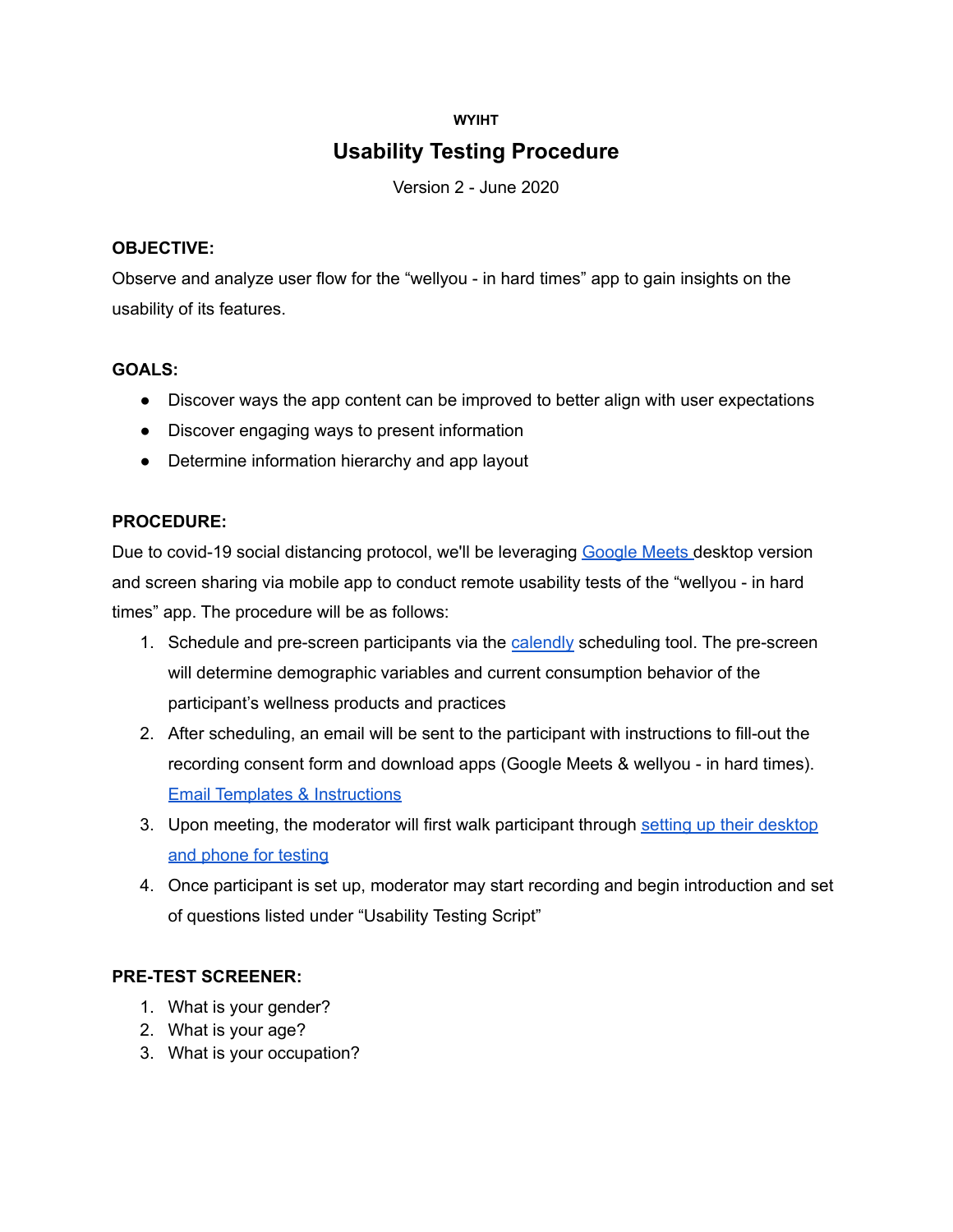## **USABILITY TESTING SCRIPT**

#### **INTRODUCTION:**

Hello and thank you for joining us. My name is [Name], I'll be moderating the interview today. This is [Name], he/she will be taking notes and may jump in with follow up questions if needed. We have been working on a design for an app that helps users maintain their physical, mental, and social well-being while social distancing due to COVID-19 and would like to get your feedback on the existing app. This is not a test of you or your knowledge; feel free to think aloud and let us know what you're doing and how you'd expect certain features to behave.

#### **QUESTIONS:**

#### **A. FIRST IMPRESSIONS:**

- 1. Please describe what you see on the homepage screen?
- 2. Can you share your thoughts on the way the content is presented?
- 3. Before clicking through each tab, what do you expect each one to do?
- 4. What is the first thing you would click?
- 5. What do you think the icons on the bottom of the screen might be? What would you expect when you click on those?

#### **B. TASKS:**

Deep Dive Topics, Daily Snippets, Picture of the Day, Boost your Immune System, Daily Reflection, Tasks, Group

- 1. **Task**: Please find the Deep Dive Topic article on "Home Office".
	- a. Before clicking into the article, what do you think the icons to the left of each of the topics mean?
	- b. Click into the article, can you please share your thoughts on the way that the content is presented? Is there anything you like or dislike about it?
- 2. **Task**: Can you please find me one of the scientific sources for this article?
	- a. Was it easy to find? Why or why not?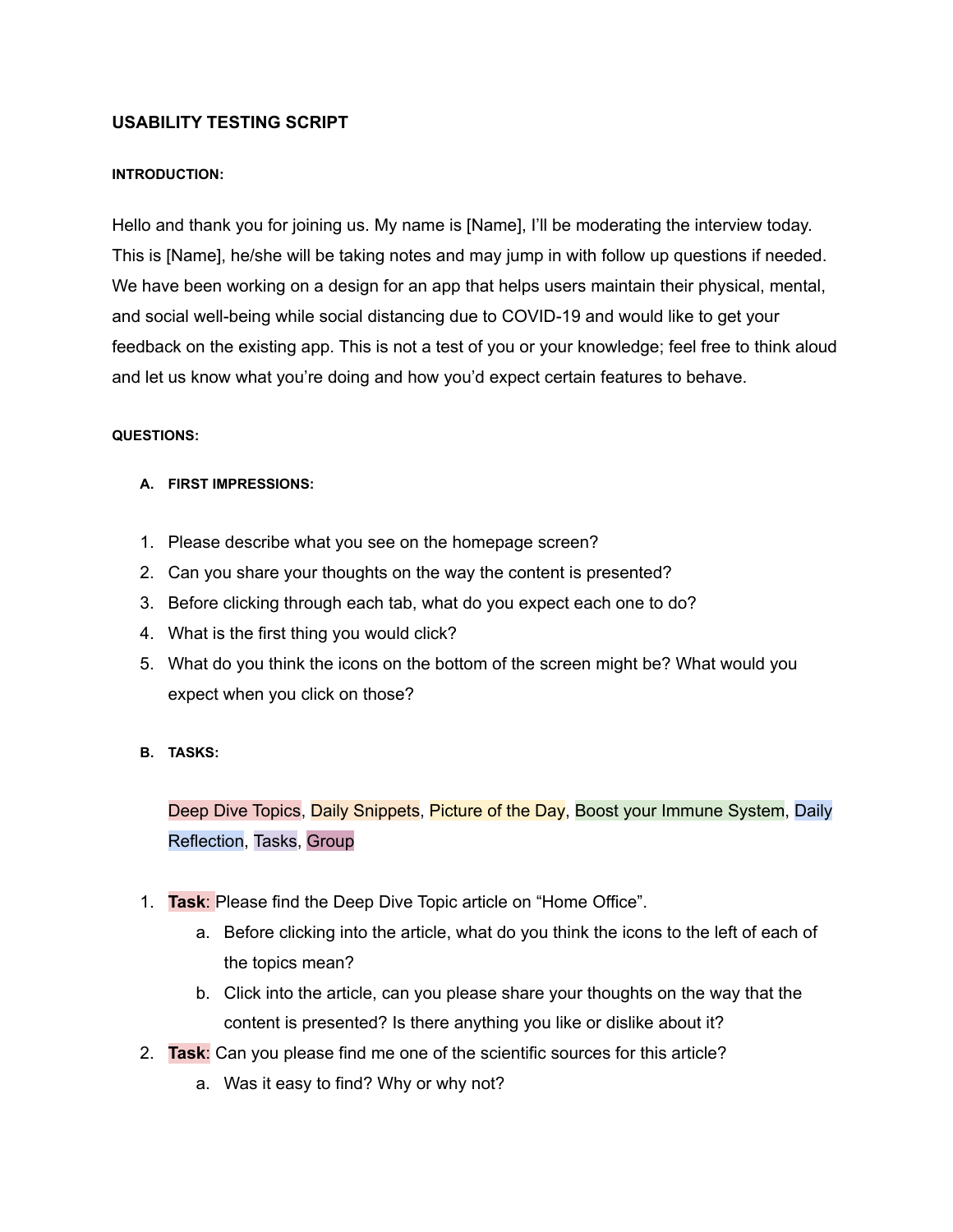- 3. **Task**: Please find the Daily Snippet of the day. What do you think the 3 icons across the top mean?
- 4. **Task**: Please demonstrate how you would find the evening snippet from June 2nd.
	- a. Now, can you find and read the positive news article title from this day's morning snippet?
- 5. **Task**: Please explain how you would expect to upload your picture-of-the-day.\*\*
- 6. **Task**: Find one of your friend's photos.
	- a. How would you expect to be able to interact with this?
	- b. How often would you use this feature? How could we make this feel more important?
- 7. **Task:** You have been wanting to pay more attention to your water intake. Where would you go to track how many glasses you've had for the day?
	- a. Please add 1 glass of water to your daily intake.
	- b. Oops, you've added too many, please delete one glass of water from your daily intake
- 8. **Task**: For today, you have intentions to meal prep your meals for the coming week. Please demonstrate how you would set this as your daily intention.
	- a. How easy or difficult was this task?
- 9. **Task**: Please add your reflection for the day (you can make something up) and share it with the group.
	- a. Where would you expect to find the daily intention and reflections that you have set?
- 10. **Task**: Physical exercise is an essential task. Can you show me how you would add 45 minutes of physical exercise to your to-do list?
	- a. Where would you go to learn more about the task you're adding?
- 11. **Task**: Please demonstrate how you would add "Meal Prep" to your to-do list for today. Note that this to-do supports your physical health and typically takes 1 hour to do.
	- a. How easy or difficult was this task?